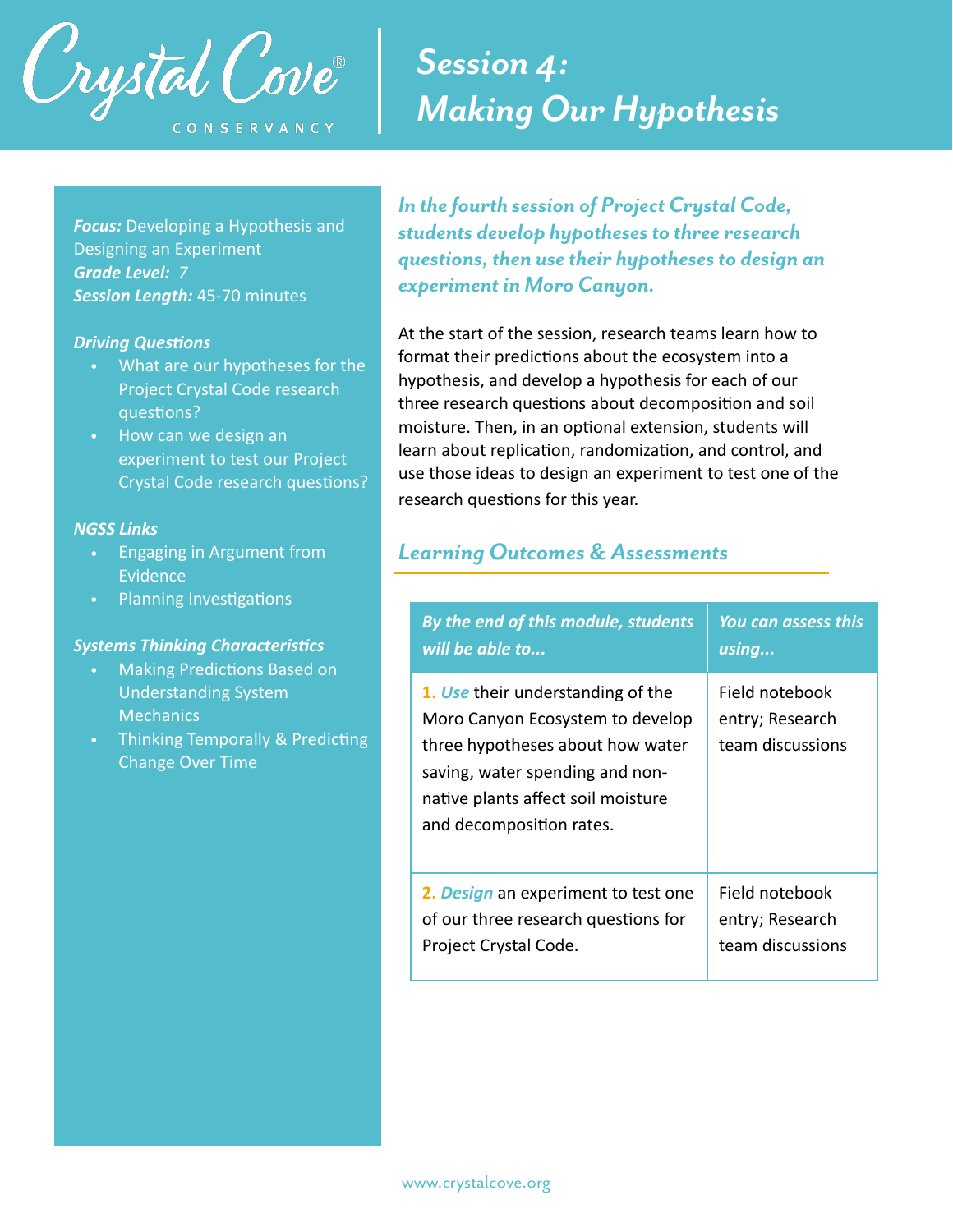

#### *Session Overview*

| <b>Section</b> | <b>Description</b>                                                                                                                                                                                          | Length               | <b>Format</b>  |
|----------------|-------------------------------------------------------------------------------------------------------------------------------------------------------------------------------------------------------------|----------------------|----------------|
| Launch         | Students watch a video of Georges, who<br>introduces the task for Session 4: they will be<br>asked to use their models of the ecosystem to<br>develop hypotheses for the three research<br>questions.       | 5 minutes            | Whole class    |
| Explore        | Students explore the hypothesis format using<br>an example from a previous experiment, then<br>work in their research teams to develop their<br>own hypothesis for each of the three research<br>questions. | $20 - 25$<br>minutes | Research teams |
|                | Optionally, students are then introduced to the<br>components of experimental design, and then<br>choose one research question to try designing<br>an experiment to answer.                                 | $15 - 20$<br>minutes | Research teams |
| <b>Share</b>   | Student research teams share their hypotheses<br>with the rest of the class, as well as their<br>experimental design if applicable.                                                                         | $10 - 25$<br>minutes | Whole class    |
| Reflect        | Students reflect on what they've learned and<br>why scientists use models to develop<br>hypotheses.                                                                                                         | 5 minutes            | Individual     |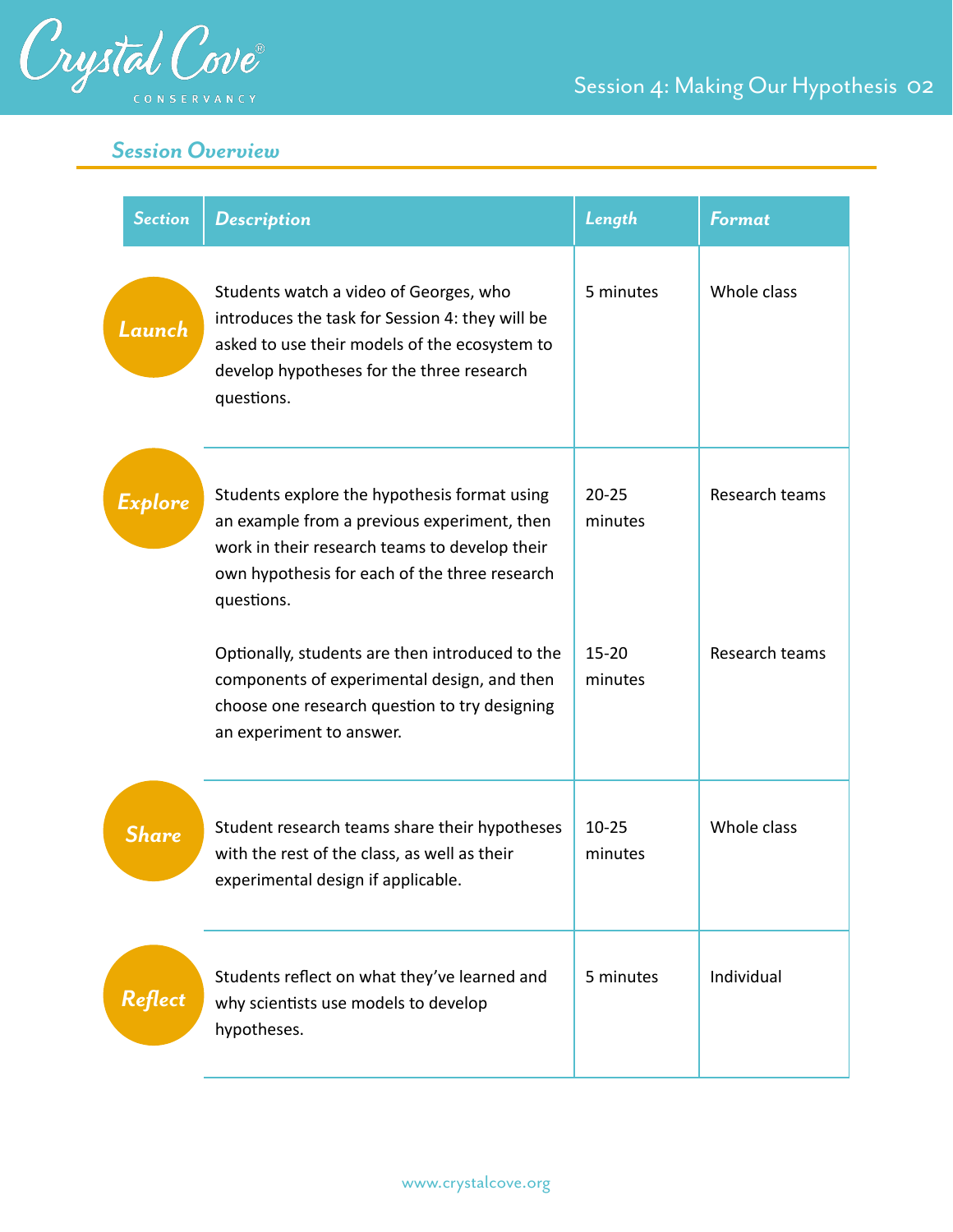

#### *Virtual Materials*

- **•** Session 4 Google Slides Presentation
- **•** Session 4 Field Notebook Template (optional)

#### *Each student will need…*

- A device with internet access (a computer, smartphone, or tablet will all work!)
- Field notebook and pencil

#### *Before You Start Teaching*

- Copy over the *Session 4 Slideshow* to your own Google Drive account. Test to make sure that the videos work. (If not, you may have to check the permissions on the Crystal Cove Conservancy Youtube Account.)
- Review the lesson plan and decide how you will structure the session in terms of timing. Depending on the time you have available, you can decide to skip the experimental design slides, split it into another session, or assign it as homework.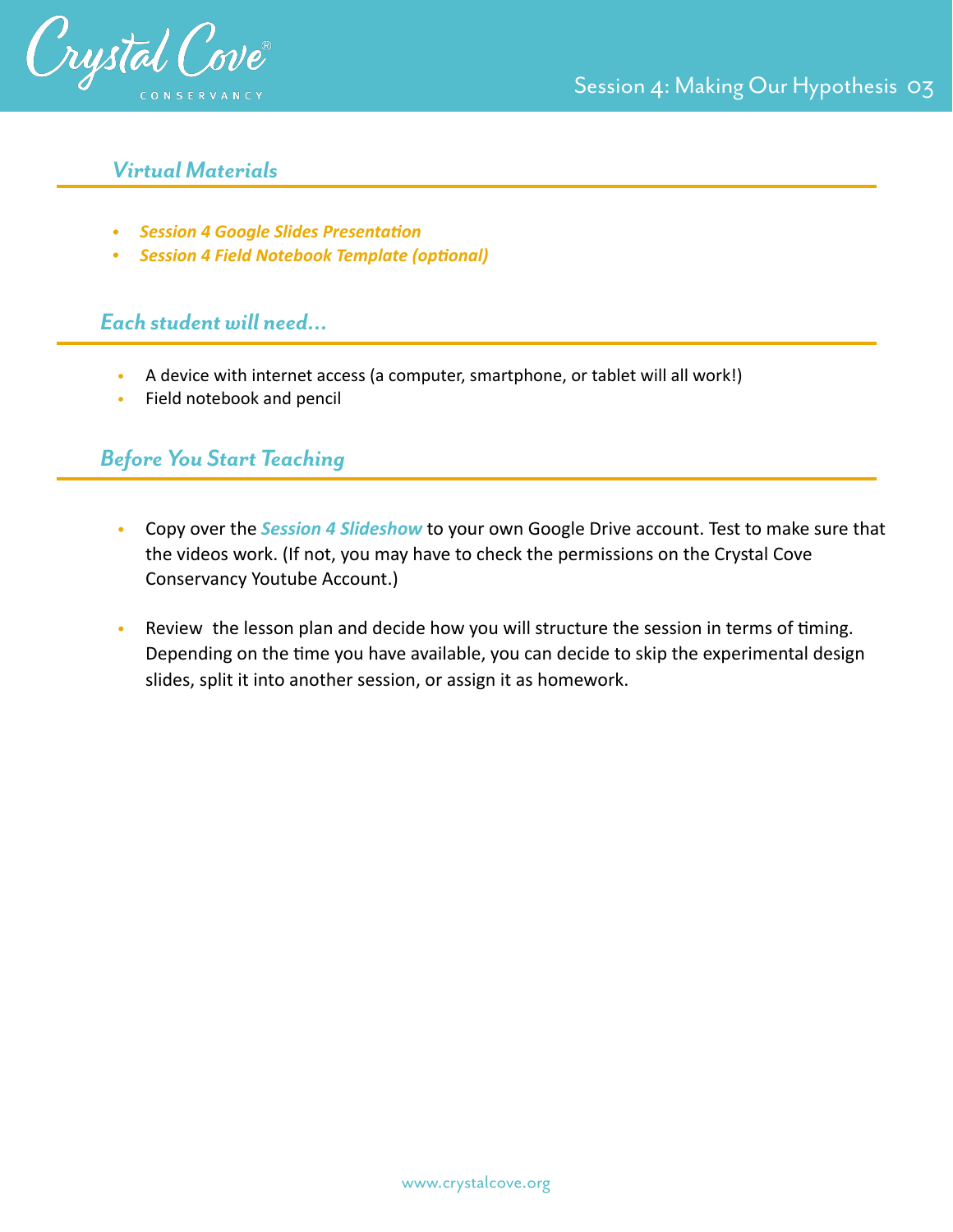



#### *Learning Sequence*

## *Launch*

#### **Getting Started with Developing a Hypothesis (5 minutes)**

**1.** Before starting, review the format for the hypothesis. The sentence structure is likely different from what you have used in the past, and it may feel awkward to use when formulating a hypothesis. We recommend using this sentence structure because it incorporates the idea of experimental design (i.e., rather than just saying what they predict will happen, students state what they will manipulate as part of the experiment).

If you think the sentence frame will be too confusing for your class, you are welcome to adjust it, but we encourage you to give it a try!

**2.** Open the the *Session 4* Slideshow and play the video on *Slide 2* for your class. In this video, Georges will briefly introduce Session 4 and the idea that research teams will work to develop hypotheses for 3 research questions today.

**3.** After watching the video, move on to **Slide 3**, which gives an overview of what students will do and learn during Session 4.



#### *Part 1: Developing Our Hypotheses (20-25 minutes)*

**1.** Play the video on *Slide 4*. Georges will share the format that scientists use when writing a hypothesis to make sure we're directly addressing our research question, and share an example using a research question from a previous year of Project Crystal. Then you can move on to *Slide 5* to see the example hypothesis written out.

**2.** Then, advance to *Slide 6* where Georges will share the next step in generating a hypothesis, where students will draw their thinking and show how they think the experimental treatments will change over time.

**3.** Next, move onto *Slide 7* where Georges will explain the task for each research team: they will generate a hypothesis for each research question this year in our Project Crystal Code experiment, and should use their models from Session 3 as they work to make their predictions.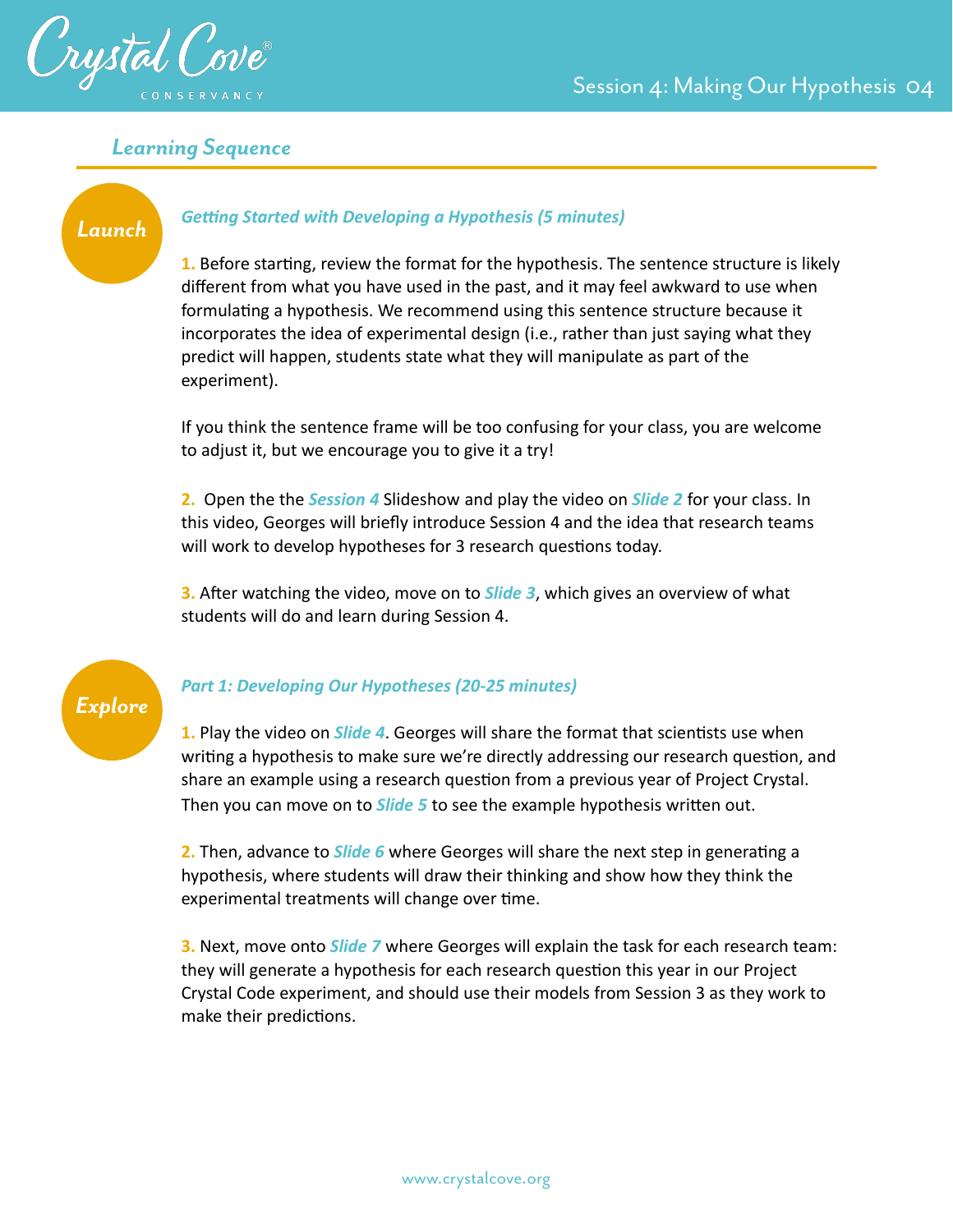

**4.** Move on to *Slide 8*, which shows all three research questions and reiterates the task to the students, where they will work in research teams to make a prediction about water saver, water spender and non-native plant decomposition rate, the effect of water saver, water spender and non-native plants on soil moisture, and the effects of site location, restored or unrestored, on decomposition rates.

**5.** Break students into their research teams and give the teams about 5 minutes to work on their hypotheses for each research question, advancing through *Slides 9-14* for each step of the process.

*Share*

#### *Part 1: Sharing Our Hypothesis (10-15 minutes)*

**1.** Open *Slide 15* and play the video, where Georges will invite them to share their hypotheses with their research team.

**2.** Move through *Slides 16-18* with each research question, and ask the research teams to share their hypotheses with the class. During the discussion, make sure to highlight any places where students have differing ideas. Emphasize that some students might have the same hypotheses, and some might differ, and that's okay! This is an opportunity for students to share their reasoning and explain their thinking with each other. Since we don't know the answer to our research questions yet, there are no wrong answers as long as we can support our ideas.

# *Explore*

#### **Part 2: Designing the Experiment (Optional) (15-20 minutes)**

1. If you have time and want students to learn more about the process of designing an experiment in Moro Canyon, advance to *Slide 19*, where Georges introduces some of the questions that the Project Crystal Code team kept in mind when designing the experiment.

After the video ends, move on to **Slide 20** and give the students a moment to think about the following question and share some initial ideas: If you were designing this experiment, what would you want to do to make sure that the data was reliable? For instance, how could you make sure that something strange didn't happen to one of your bags that affected your results?

If there is time, ask them to share their initial ideas out loud.